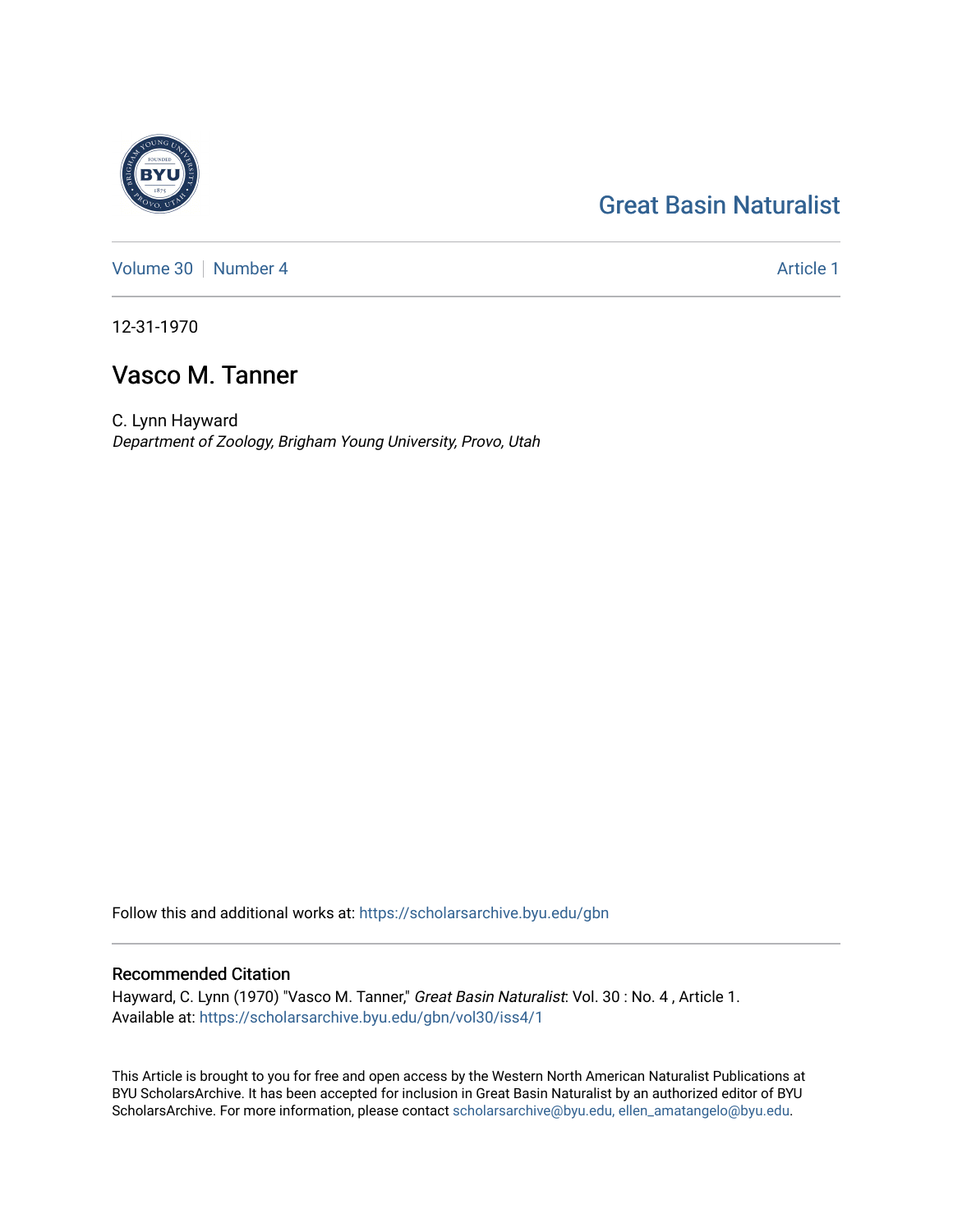# The Great Basin Naturalist

PUBLISHED AT PROVO, UTAH, BY BRIGHAM YOUNG UNIVERSITY

#### VOLUME XXX December 31, 1970 No. 4

#### VASCO M. TANNER

#### C. Lynn Hayward'

During the summer of 1925 there arrived on the campus of Brigham Young University <sup>a</sup> young man who had received his Ph.D. from Stanford University that same year. Dr. Vasco M. Tanner had come to serve as chairman of the newly organized Department of Zoology and Entomology at the University.

Prior to the coming of Dr. Tanner a diversity of courses in the biological sciences were taught under several teachers. In 1903 Brigham Young Academy became a University through the efforts of President Benjamin Cluff. One of the early teachers of biological subjects was Chester Van Buren, who had accompanied President Cluff on an expedition to Central and South America. The school at that time, being principally a high school, offered only a limited number of courses on a college level, but Mr. Van Buren taught a course in ornithology during the 1904-05 school year. Later the curriculum was expanded to include courses in plant physiology, field botany, zoological collecting, and taxidermy. In 1908-09 a Department of Biology was organized, and for a three-year period Dr. Ralph V. Chamberlain was head of the department and was assisted by Chester Van Buren, Andrew T. Rasmussen, and Charles H. Carrol. Chamberlain left the University soon afterward. Van Buren departed to go into private business, Rasmussen went away for graduate work and later became a well-known neurologist, and Carrol eventually became a medical doctor.

Beginning about 1913 Professor Edwin Smart, who was trained primarily as a horticulturist, taught a course in entomology until his untimely death in 1920. Dr. Martin P. Henderson became professor of biology in 1915. He was assisted by Professor Smart and later by Drs. Horace G. Merrill and L. Weston Oakes, who had joined the medical staff and taught courses in physiology and health. Dr. Henderson became ill in 1923 and never again returned to his duties at the University. His work was taken up by Walter P. Cot tam with the assistance of Drs. Merrill, Oakes, and Dr. Charles H. Carrol who had returned after completing his M.D. degree.

<sup>&#</sup>x27;Department of Zoology, Brigham Young University, Provo. Utah.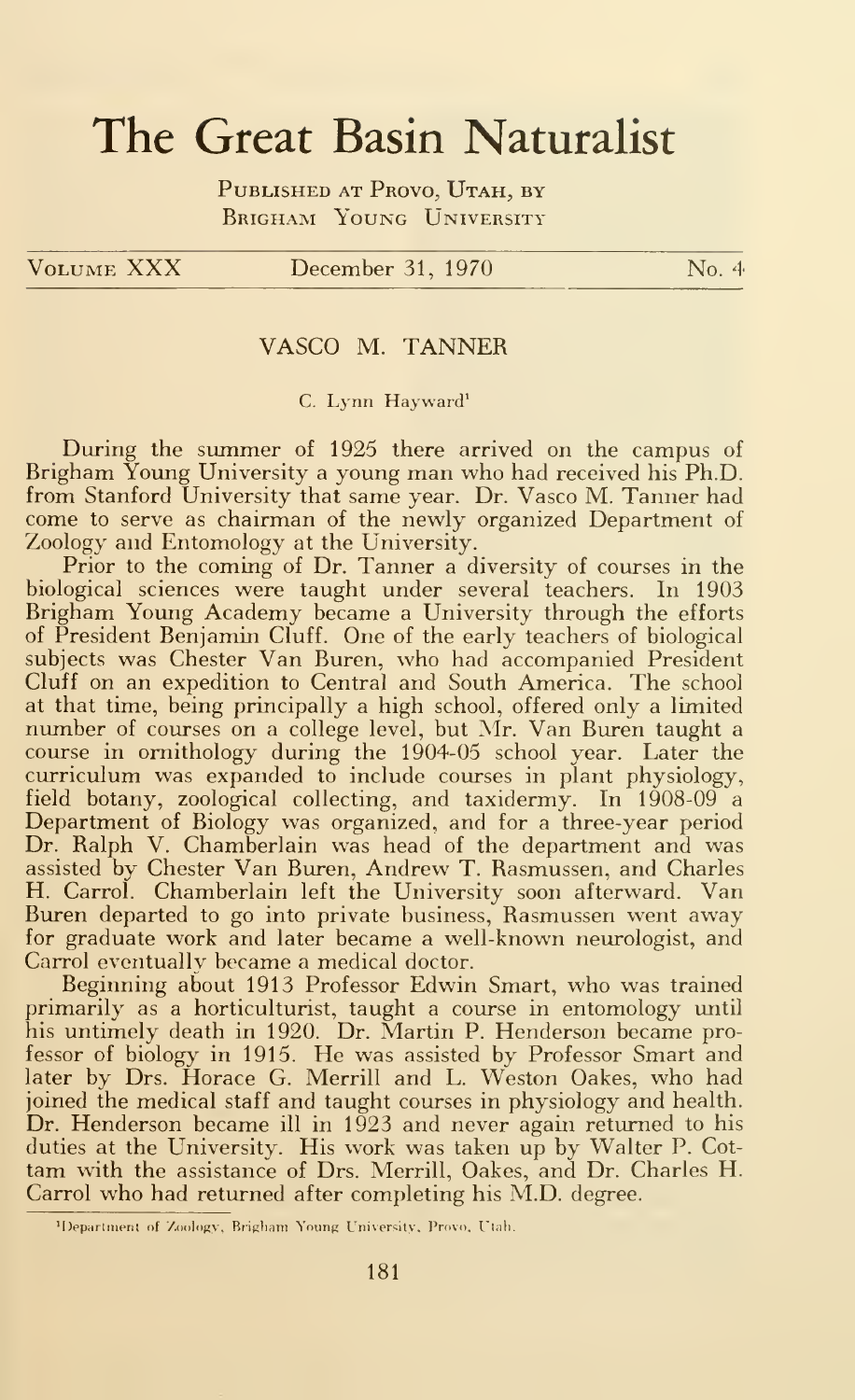On the arrival of Vasco M. Tanner in 1925 the biological work was divided into the departments of bacteriology, botany, and zoology. These departments were housed in the old Education Building on what had become known as the lower campus. At that time only the Maeser Building and the lower floor of the Brimhall Building stood on the upper campus. The space available for the newly organized Department of Zoology and Entomology consisted of two sizable laboratories, one or two smaller laboratories, and a little office space. Equipment was limited to about thirty microscopes and other minor items. Budgets were low, and for the most part teachers and students had to find their own animal specimens for study and dis section. As a student at that time, <sup>I</sup> recall taking a course in verte brate zoology in which about all we had to work with in the laboratory was an old dogfish which had been dissected several times previously. Library facilities were also very limited. Perhaps all of the books and journals on the biological sciences then in the University library could have been placed in one or two sections of our present library.

Dr. Tanner, with his characteristic enthusiasm and vigor, soon began to remedy the lack of material for teaching and research. A field collecting expedition was organized in early summer of 1926. Besides Dr. Tanner, the expedition personnel consisted of Clarence Cottam, Claudeous Brown, and C. Lynn Hayward. The collection of entomological specimens was the main object of the expedition, but Clarence Cottam also collected a number of birds, and a fossil fish collection was obtained in Wyoming. Some fish, amphibians, reptiles, and plants were also collected. The itinerary included the shores of Great Salt Lake, parts of Weber County, Bear Lake Valley, southwestern Wyoming, the Uinta Mountains, and the Uinta Basin.

Transportation facilities for the expedition consisted of <sup>a</sup> Model T Ford and <sup>a</sup> trailer, which, when loaded, weighed almost as much as the Ford. The trip lasted nearly six weeks and was not without its vicissitudes and even perils, but it was the beginning of a long chain of collecting trips led by Dr. Tanner and others who have followed him. Extensive and invaluable collections are now available in the University for the use of students, teachers, and researchers.

Vasco Myron Tanner was born in Payson. L^tah, October 29, 1892. The family later moved to Fairview, Utah, where Vasco re ceived his early schooling. In 1915 he graduated from Brigham Young University. In 1920 he earned a Master of Arts degree from the University of Utah where he worked mainly in geology and paleontology and wrote his thesis on the ancient Lake Bonneville. From 1916 to 1924 he was head of the Department of Biology at Dixie College. He also served as state crop pest inspector during part of this time. While he was at Dixie College, Vasco met and married Annie Atkin, and they became parents of four girls and a son Carol, Gloria, Marilyn, Carmela, and Jordan.

In 1924 Dr. Tanner left Dixie College to continue his graduate studies at Stanford University where he was awarded a Ph.D. in 1925. His special research interests were in entomology, particularly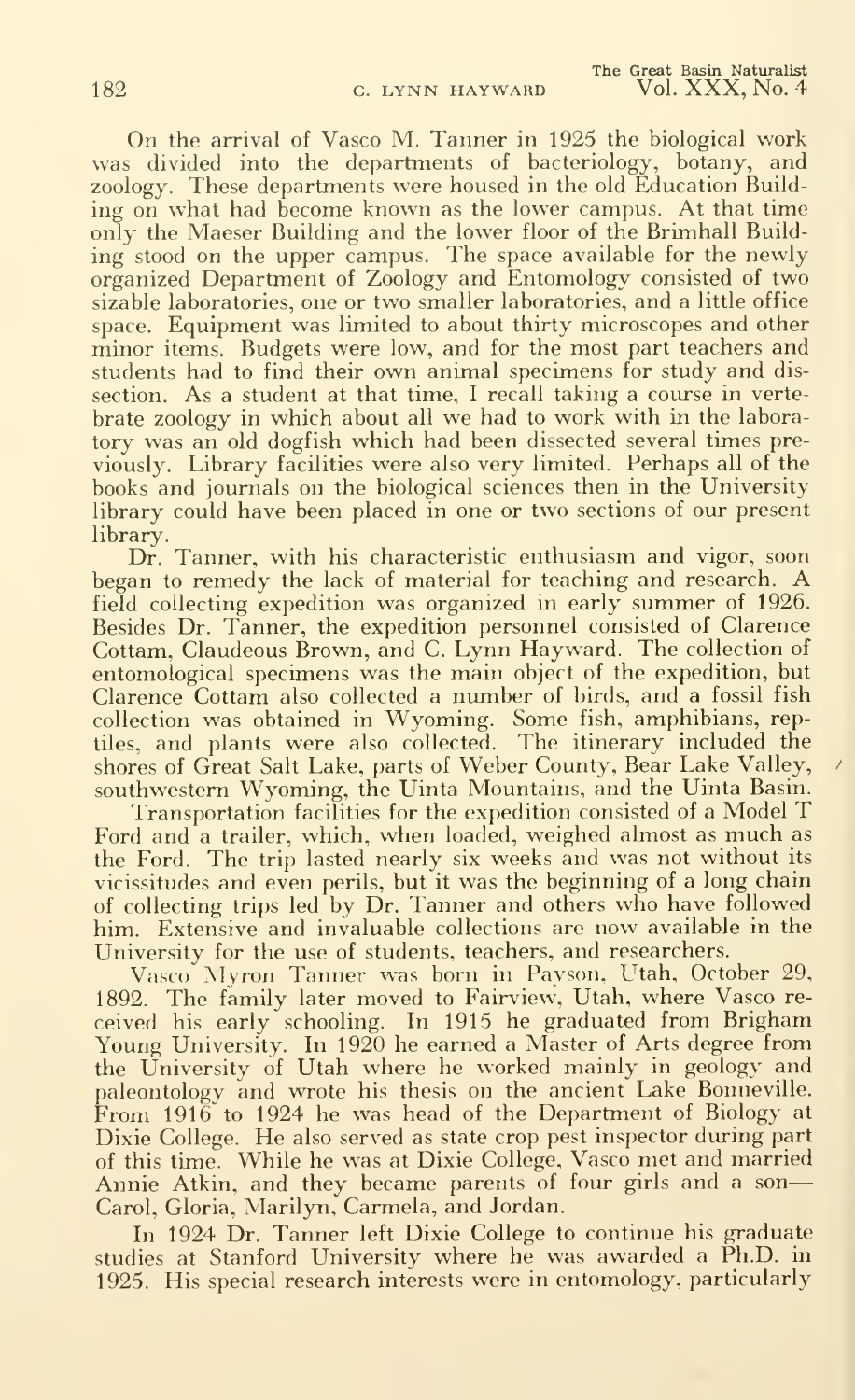in the field of insect morphology. He was, however, interested in many other facets of the biological sciences and became broadly trained in other areas. At the time of his sojourn at Stanford he came under the influence of the famous David Starr Jordan who aroused his interest in fishes and had a great influence on his life in many other ways. Jordan was, in turn, a student of the renowned Louis Agassiz. The broad biological in terests and training of these fa mous naturalists were sources of great inspiration to Vasco Tanner and prepared him well for his re sponsibility of building a Department of Zoology and Entomology at Brigham Young University.

During the long period that Dr. Tanner served as department chairman, from the summer of 1925 to May 31, 1958, much of the emphasis in the biological sciences



Vasco M. Tanner

was in the areas of taxonomy, distribution, ecology, and morphology. Dr. Tanner had many interests and was instrumental in amassing <sup>a</sup> large collection of insects, particularly in the order Coleoptera. and in seeing that these were housed in suitable cabinets. He was also active in building collections of fishes, amphibians, and reptiles and encour aged the growth of bird and mammal collections. He was interested in fresh water biology and spent several summers studying the lakes of the Uinta Mountains and other freshwater bodies in the West. Numerous publications listed in another section of this paper reflect his research interests in many of these areas.

These collections, together with the notes and published papers of Dr. Tanner and his students and associates, become increasingly valuable as the years go on and the growing pressure of rising human populations threaten the survival of many living organisms as well as the communities in which they live.

Up to the time of Dr. Tanner's retirement as chairman of the department, approximately sixty master's theses were produced. The doctoral degree was not offered during his tenure as chairman. Of the sixty theses, about forty were written under Dr. Tanner's per sonal supervision. The contribution to science of one man cannot be measured solely from his own works but must include the works of those who may in one way or another have come under his stimulating influence. Dr. Tanner constantly advised his students that a piece of research is not complete until the findings are on the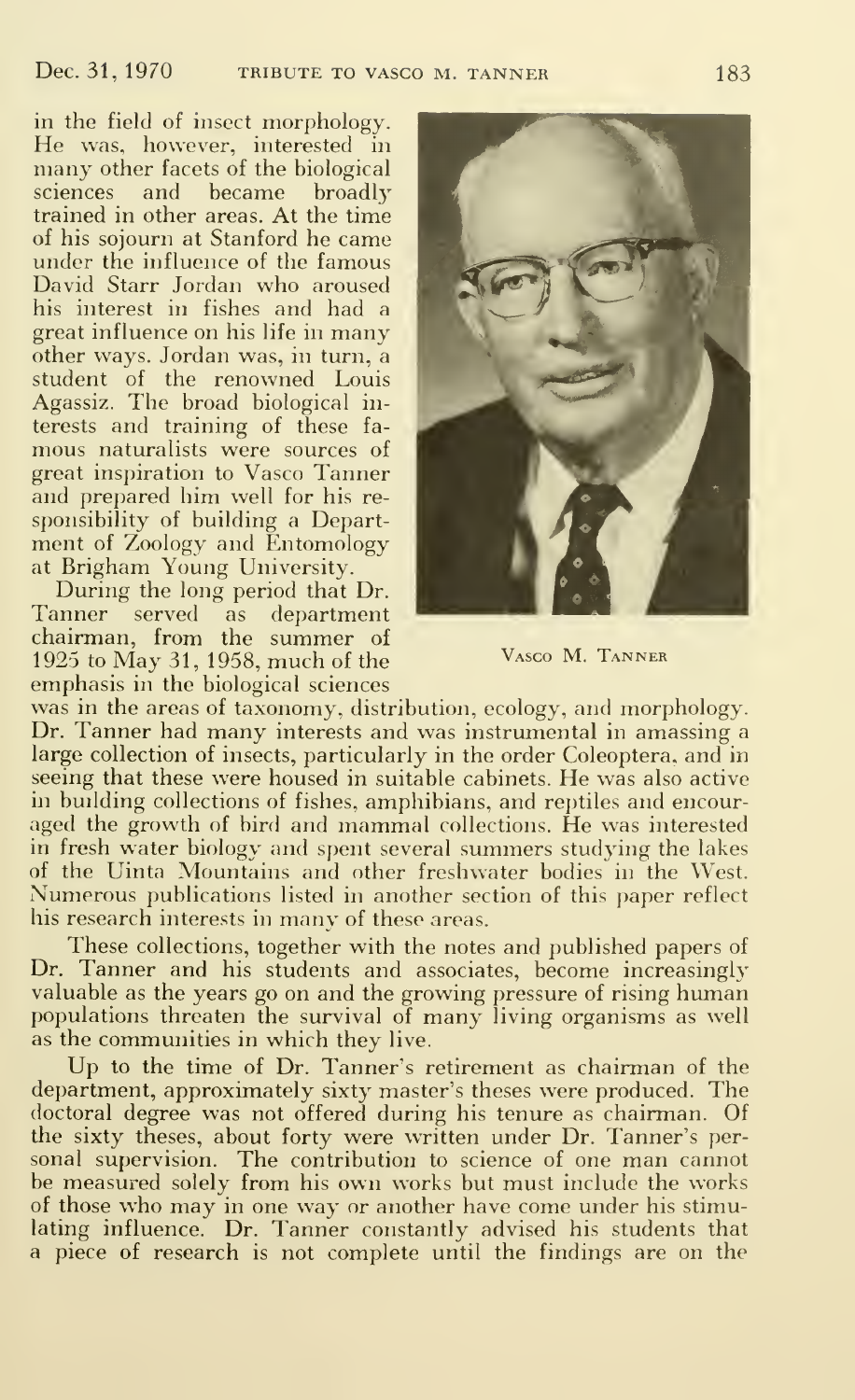printed page. This writer once undertook to assemble a bibliography of the writings of all the graduates of the Department of Zoology and Entomology from its beginning to 1960. While the list is undoubtedly incomplete, it contains about 870 titles. If it were brought up to date it would undoubtedly surpass the thousand mark.

During his professional lifetime in Utah, Dr. Tanner has been active and influential in the advancement of the biological sciences not only at Brigham Young University but at other institutions and agencies within the state. His interest in building collections of natural history objects stimulated other universities and colleges with the result that many thousands of specimens have been assembled for teaching and research. The farsighted value of this activity can be appreciated more as time goes on and as the danger of extinction of many species becomes more evident.

Another contribution of Dr. Tanner to science in Utah came about as a result of his early interest in and vigorous support of what was known at first as the Utah Academy of Science and later became the Utah Academy of Sciences, Arts, and Letters. For many years he was secretary of the academy and editor of its journal During his editorship there was much interest in the biological and other sciences, and many important papers were published. Following his time as editor of the Proceedings of the Academy of Sciences. Arts, and Letters he established the Great Basin Naturalist. It began as volume one, number one, July 25, 1939, and has continued in un broken sequence to the present day.

Vasco M. Tanner has long been an advocate and active supporter of conservation. Long before the term "ecology" became a household word, he and many of his associates and students preached the gospel of preservation of our natural resources. As a result of his working as a consultant of the United States Forest Service as well as other agencies, he has been influential in bringing much land, particularly along the Wasatch Front, under the control and protection of the Forest Service. Dr. Fanner has also been active in the State Parks Commission and in the National Parks Service. Closely associated with this activity has been his work in various civic enterprises which will be treated in separate articles.

Recognition of Dr. Tanner's standing in the scientific world is indicated by his membership in numerous scientific societies and in the fact that he has been granted <sup>a</sup> number of awards. He is <sup>a</sup> member of some fourteen scientific societies and is <sup>a</sup> fellow in five of them. He is one of few men in the western LTnited States to be <sup>a</sup> fellow of the Royal Entomology Society of London. Special awards include the James E. Talmage Scientific Achievement Award, the Utah Academy of Sciences. Arts, and Letters Award in Biological Science, and Brigham Young University's Alumni Distinguished Service Award.

The major interest and contribution of Dr. Tanner has, of course, been in the area of teaching. If <sup>I</sup> were to name the most important characteristic of the successful teacher, <sup>I</sup> would say that it is to be able to inspire and stimulate his students. Vasco M. Tanner possesses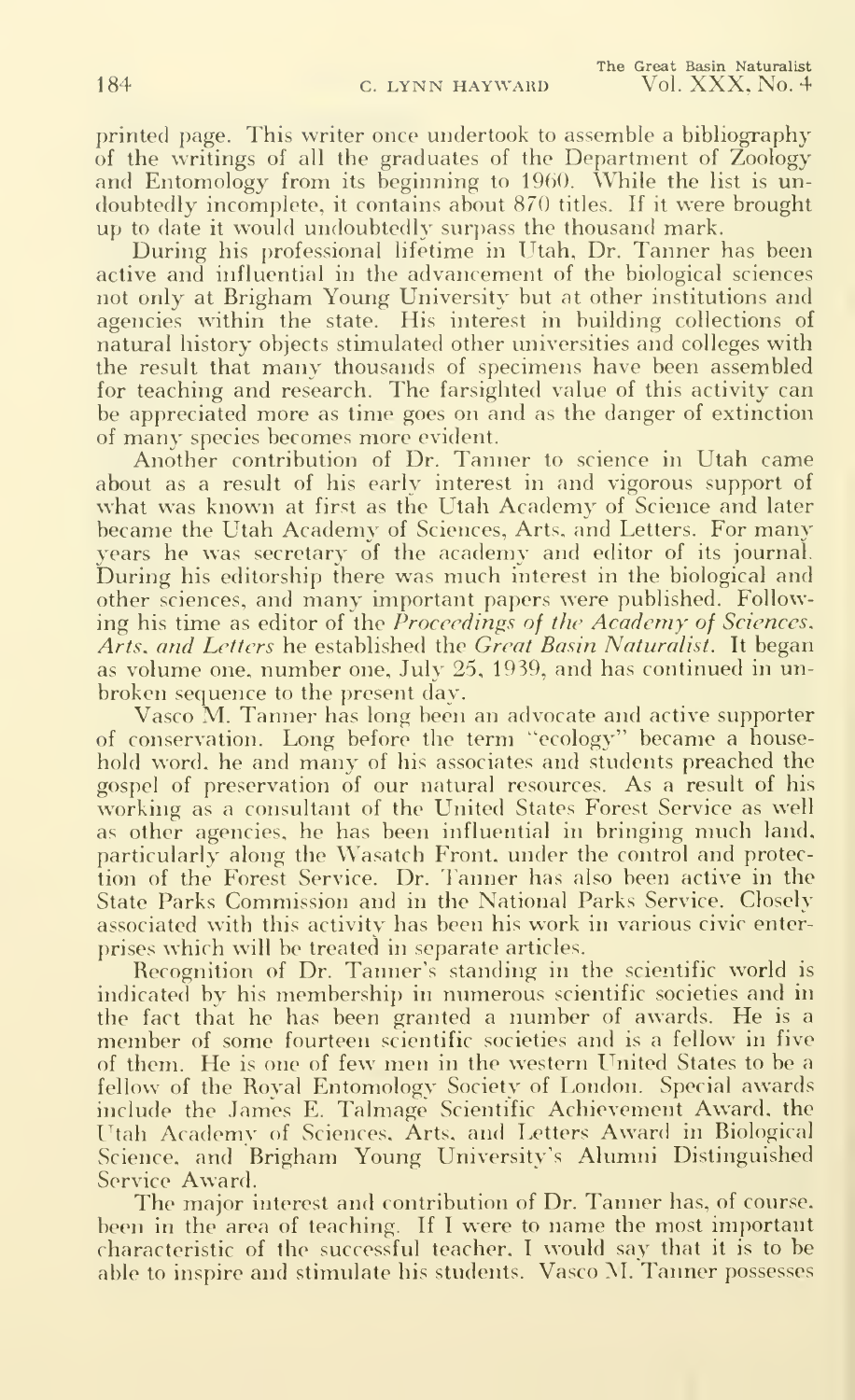this ability to <sup>a</sup> remarkable degree. He was always interested in the great biologists of the past and took every opportunity to tell his students stories of their exploits and successes. To him David Starr Jordan, Louis Agassiz, Georges Cuvier, Charles Darwin, Jean Baptiste Lamarck, and a host of others of the past were figures of the greatest accomplishments, and he continuously stimulated his stu dents to emulate them and to read their works. In the days when there were fewer students Dr. Tanner knew by name all of the pupils in his classes. If they showed the least interest in zoology or ento mology he took <sup>a</sup> personal interest in them. Not only did he teach them, but he was concerned about their personal lives, their families, and their individual hopes.

Closely associated with Dr. Tanner's accomplishments as a scholar and teacher was his love of books and literature of all kinds in bi ology as well as in other areas. During his career he has assembled <sup>a</sup> personal library of thousands of books and reprints. Much of this material has found its way to the Brigham Young University library, but he still maintains much of this literature in his office and laboratory.

For his contributions to Brigham Young University as a scientist, teacher, editor, conservationist, and his inspiration to students, it is fitting that special recognition and tribute be paid to him in this issue of the *Great Basin Naturalist* on the occasion of his retirement as its founder and long time editor.

Following is a list of Dr. Tanner's publications to date:

### 1921

- The Bean Ladybird (Epilachna corrupta Muls.) Found in Southwestern Utah. Proceedings Pacific Coast Entomology Society 2(1):4.
- 
- 1924 An Unique Blackbird. The Condor 26:192. Illus. 1925 Notes on the Collection of Fossil Fishes Contained in the University of Utah Collection with the Description of One New Species. Bulletin of the
- University of Utah 15(6):1-16. Illus.<br>1926 A New Species of Plastoceridae in the Genus Euthysanius (Coleoptera).<br>Pan Pacific Entomologist 2(4):188-190. Illus.<br>1926 Life Zone Studies of Southwestern Utah. Utah Academy of Sc
- 
- 
- Academy of Sciences 4:23-24.<br>
1927 Some of the Smaller Mammals of Mt. Timpanogos. Journal of Mam-<br>
malogy 8(3):250-251.
- 1927 Notes on Birds Collected in the Virgin River Vallev of Utah. The Condor 29:196-200.
- 1927 An Ecological Study of Utah Amphibia. Utah Academy of Sciences 5:6-7.<br>1927 Distributional List of the Amphibians and Reptiles of Utah. Copeia No.
- Distributional List of the Amphibians and Reptiles of Utah. Copeia No. 163:54-58.
- 1927 Notes on Orthoptera and Dermaptera from Utah. Pan-Pacific Entomologist. 3(4):178-179.
- <sup>1927</sup> A Preliminary Study of the Genitalia of Female Coleoptera. Transactions
- of the American Entomological Society 53:5-50. pis. II-XV. 222 figs. <sup>1927</sup> A Preliminary Study of the Genitalia of Female Coleoptera. Abstracts of Dissertations for the Degree of Doctor of Philosophy, Stanford University, 4 p.
- 1928 The Coleoptera of Zion National Park. Utah. Annals of the Entomological
- Society of America 21 (2):269-381. <sup>1</sup> pi. 1928 The Golden Eagle. The Utah Educational Review <sup>21</sup> (6): 4 ji.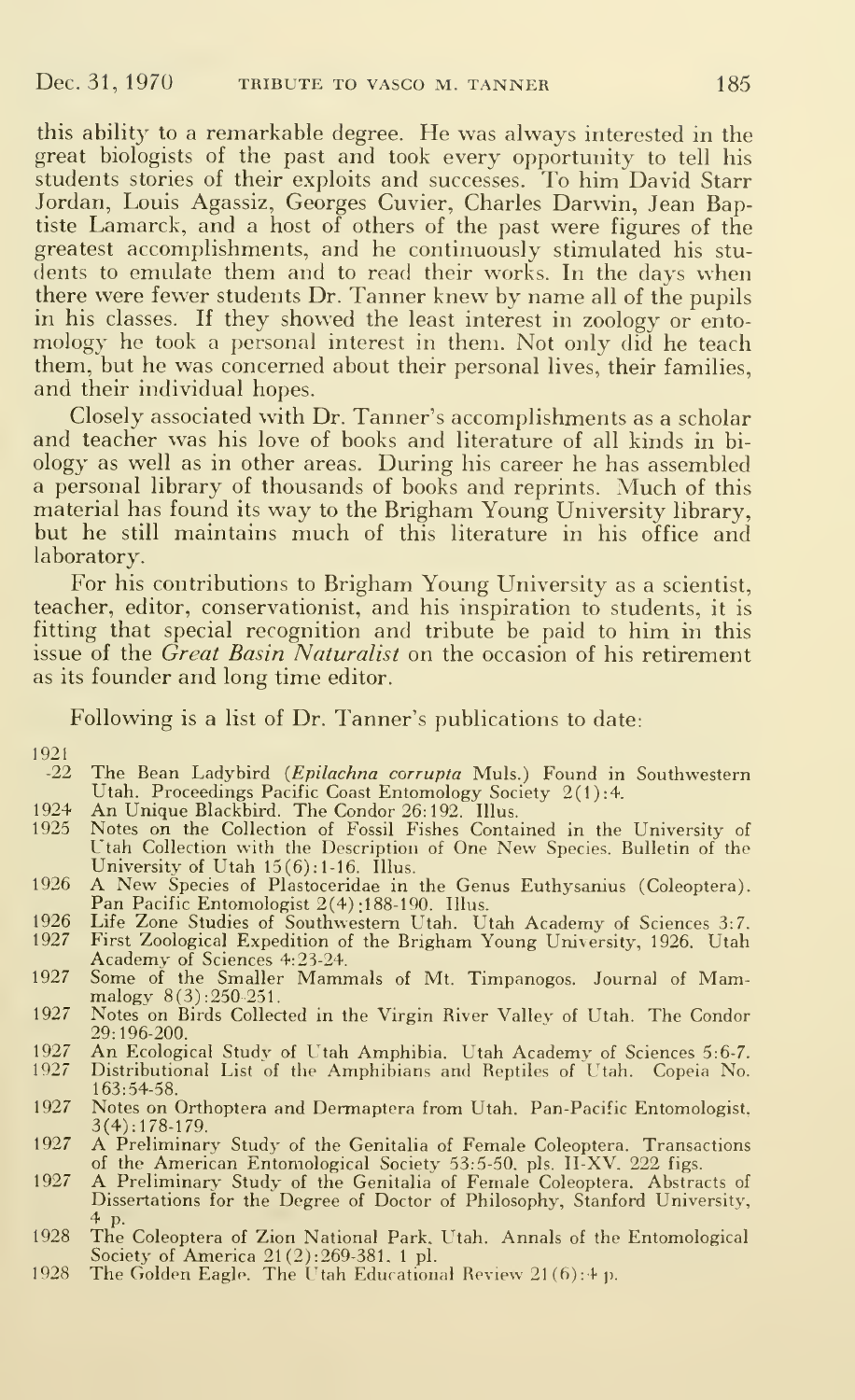- 1928 Distributional List of the Amphibians and Reptiles of Utah, No. 2. Copeia No. 166:25-28.
- 1929 Future Human Progress. The Scratch, Vol. 1, No. 1. (A magazine pub-lished fiuarterlv by the student bodv. Brighani Young University. 6 p.)
- 1929 Thomas Utting Spalding. 1866-1929. Entomological News 40:343-344. 1929 A Distributional List of tbe Amphibians and Reptiles of Utah, No. 3. Copeia No. 171:46-52.
- 1929 Studies in Utah Orthoptera. (With Wilford Olsen), Utah Academy of Sciences 6:30-31.
- 
- 1929 The Mexican Bean Beetle in Utah. Pan-Pacific Entomologist 5(4): 183-186.<br>1929 Coleoptera of Utah—Cicindelidae. Pan-Pacific Entomologist 6(2): 78-87.<br>1930 The Amphibians and Reptiles of Bryce Canyon National Par
- Copeia No. 2(June 30):41-41
- 1930 Fresh Water Biological Studies at Utah Lake, Utah. Utah Academy of Sciences 7:60-61.
- <sup>1931</sup> A Synoptical Study of Utah Amphibia. Utah Academy of Sciences 8:159- 198. 11 pis.
- <sup>1931</sup> Fresh Water Biological Studies at Utah Lake—No. 2. Utah Academy of Sciences 8:199-203. <sup>1</sup> pi.
- 1931 A Preliminary Report on a Biological Survey of the Uintah Mountain Lakes. Utah Academy of Sciences 8:155-158.
- 1932 Ecological and Distributional Notes on the Freshwater Sponges and Bryozoa of L'tah. Utah Academy of Sciences 9: <sup>1</sup> 13-1 15.
- 1932 Entomological Collections of the Rocky Mountain Region. Report of the Ninth Rocky Mountain Conference of Entomology, Pingree Park, Colo.. August 15-20. 2 p.
- 1932 A Description of Notolepidomyzon utahensis, a New Catostomid from Utah. Copeia No. 3(October 7): 135-1 36.
- 1933 Notes on Utah Lepidoptera. (With Owen M. Davis), Utah Academy of Sciences 10:151-152.
- 1933 The Genus Salmo in Utah. (With Sheldon P. Hayes), Utah Academy of Sciences 10:163-164,
- 1933 A Study of the Variation of the Dorsal Scale Rows of Charina bottae (Blainville). Copeia No. 2(July 20):81-84.
- 
- 1933 Herpetological Note. Copeia No. <sup>1</sup> (April 3): 42. 1933 Subject and Author Index to the Ten Volumes Published by the Utah Academy of Sciences from 1918 to 1933. Utah Academy of Sciences 10: 167-183.'
- <sup>1934</sup> A Biological Study of the La Sal Mountains, Utah. Report No. <sup>1</sup> (Ecology). (With C. Lynn Hayward), Utah Academy of Sciences 11: 209-235.'
- 1934 Studies in the Weevils of the Western United States. No. 1. Utah Academy of Sciences 11: 283-288.
- 1934 The Coleoptera of Zion National Park, No. 2. Annals of the Entomological Society of America 27:43-49. 1935 List of the Insect Types in the Entomological Collections of the Brigham
- Young University, Provo. Utah, No. 1. Utah Academy of Sciences 12: 181-193.
- 1935 Western Worm Snake, Siagonodon humilis (Baird and Girard) Found in Utah. Utah Academy of Sciences 12:267-270.
- 1935 Instructions for the Preparation of Competition Papers. Bios 6:334-335.
- 1936 Description of Two Melyrids from LItah (Coleoptera-Melyridae). Utah Academy of Sciences 13:153-54.
- 1936 List of the Insect Types in the Entomological Collections of the Brigham Young University, Provo. Utah. No. 2. Utah Academy of Sciences 13: 147-152.
- <sup>1936</sup> A Study of the Fishes of Utah. Utah Academy of Sciences 13:155-184. pls. I-III.
- <sup>1936</sup> A Study of Utah Fossil Fishes with the Description of <sup>a</sup> New Genus and Species. Utah Academy of Sciences 13:81-90.
- 1936 The Western Mockingbird in Utah. Utah Academy of Sciences 13:185- 187.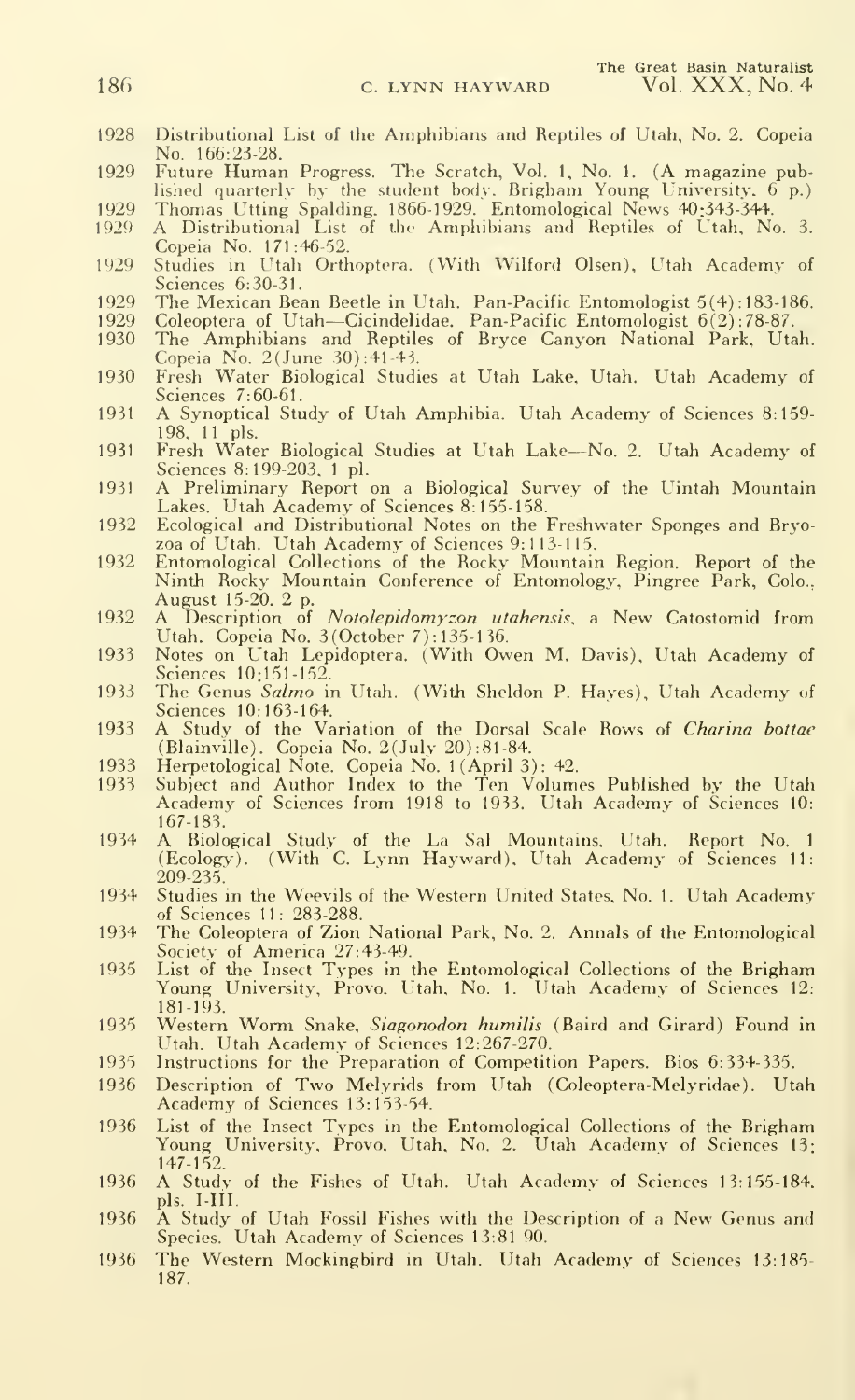- <sup>1936</sup> Shall We Adopt Means of Conserving the Wild Life of Utah? Utah Academy of Sciences 13:189-190.
- 1938 Phylum Arthropoda (Cont'd) Onychophora, Chilopoda and Diplopoda;<br>Arachnida; Class Insecta; The Locust. Potter's Textbook of Zoology, pp. Arachnida; Class Insecta; The Locust. Potter's Textbook of Zoology, pp. 286-358; figs. 161-206.
- 1938 A New Weevil in the Genus Dyslobus, Study No. 2. Utah Academy of Sciences 15:147-48.
- <sup>1938</sup> A New Subspecies of Worm Snake from Utah. Utah Academy of Sciences 15:149-50.
- 1939 Studies in the Weevils of the Western United States, No. 3: New Species from Utah. Great Basin Naturalist  $1(1):31-32$ .
- 1939 A Study of the Genus *Scaphiopus* (The Spade-foot Toads). Great Basin Naturalist l(l):3-26, pis. I-III.
- 1939 Notes on *Charina bottae* in Utah: Reproduction (With W. W. Tanner), Great Basin Naturalist 1(1):27-30.
- 1939 Albert B. Reagan, 1871-1936. Uah Academy of Sciences 16:5-19.<br>1939 Introductory Note to Great Basin Naturalist 1(1):1.
- 1939 Introductory Note to Great Basin Naturalist 1(1):1.
- 1939 Notes on the Gordiacea of Utah, Great Basin Naturalist 1(1):2.<br>1940 A Chapter on the Natural History of the Great Basin 1800-1
- A Chapter on the Natural History of the Great Basin, 1800-1855. Great Basin Naturalist 1(2): 33-61.
- <sup>1940</sup> A Biotic Study of the Kaiparowits Region of Utah. Great Basin Naturalist  $1(3-4): 97-126$ . Illus.
- 
- 1940 Dr. Henry Clinton Fall, 1862-1939. Great Basin Naturalist 1(2):62.<br>1940 *Spongilla fragilis* Found in Utah Lake and Salem Pond. Great Basin Naturalist  $1(2):61$ .
- 1940 Dr. Pfouts Contributes Butterflies. Great Basin Naturalist 1(2):61.<br>1940 The Flying Squirrel Collected in Garfield County, Utah. Great
- The Flying Squirrel Collected in Garfield County, Utah. Great Basin Naturalist  $1(3 \& 4):126$ .
- 1940 John E. Blazzard Contributed Mammal Collections. Great Basin Naturalist  $1(3 \& 4): 146.$
- 1941 Studies in the Weevils of the Western United States. No. 4: A New Species of Cimbocera. Great Basin Naturalist 2(1):29-32.
- 1941 A New *Elaphrus* (Coleoptera, Carabidae). Great Basin Naturalist 2(4):
- 
- 
- 137-138.<br>1941 Painted Lady Butterfly in Migration. Great Basin Naturalist 2(2):104.<br>1941 Interesting Coleoptera Records for Utah. Great Basin Naturalist 2(1):36.<br>1941 Iesser Yellow Legs, New Record for Washington County, U
- 
- 1941 Antarctic Birds Contributed by Dr. Russell G. Frazier. Great Basin Naturalist 2(3) : 122-124.
- 1941 Willis Stanley Blatchley (1849-1940). Great Basin Naturalist 2(1):33-35.<br>1942 American Association for the Advancement of Science. Great Basin
- 1942 American Association for the Advancement of Science. Great Basin Naturalist 3(1 ):4.
- 1942 Studies in the Weevils of the Western United States, No. 5; A New-Species of *Miloderoides*. Great Basin Naturalist 3(1):23-26.
- 1942 A Review of the Genus Notolepidomyzon with a Description of a New Species (Pisces-Catostomidae). Great Basin Naturalist 3(2) :27-32. 1942 Gull Banding Notes at Utah Lake No. 2. Great Basin Naturalist 3(2):
- 55-57.
- 1942 George Paul Engelhardt (1871-1942). Great Basin Naturalist 3(2):57-58.
- Sheldon P. Hayes Collects Cold-Blooded Vertebrates in Arizona. Great Basin Naturalist 3(2): 59.
- 1942 Notes on the Birth and Growth of Horned Lizards. Great Basin Naturalist  $3(2):60$ .
- 3(2):**60.**<br>1943 A Study of the Subtribe Hydonomi with a Description of New Species.<br>(Curculionidae) Study No. 6. Great Basin Naturalist 4(1-2):1-38. Illus.<br>1943 The Mexican Bean Beetle. *Epilachna varivestis* Mulsant. Does
- Utah in 1943. Great Basin Naturalist 4(3-4): 61.
- 1944 Dr. William Williams Henderson (1879-1944). Great Basin Naturalist 5(1-2) :23-24.
- 1944 The European Earwig Found in Provo Utah. Great Basin Naturalist  $5(1-2):22.$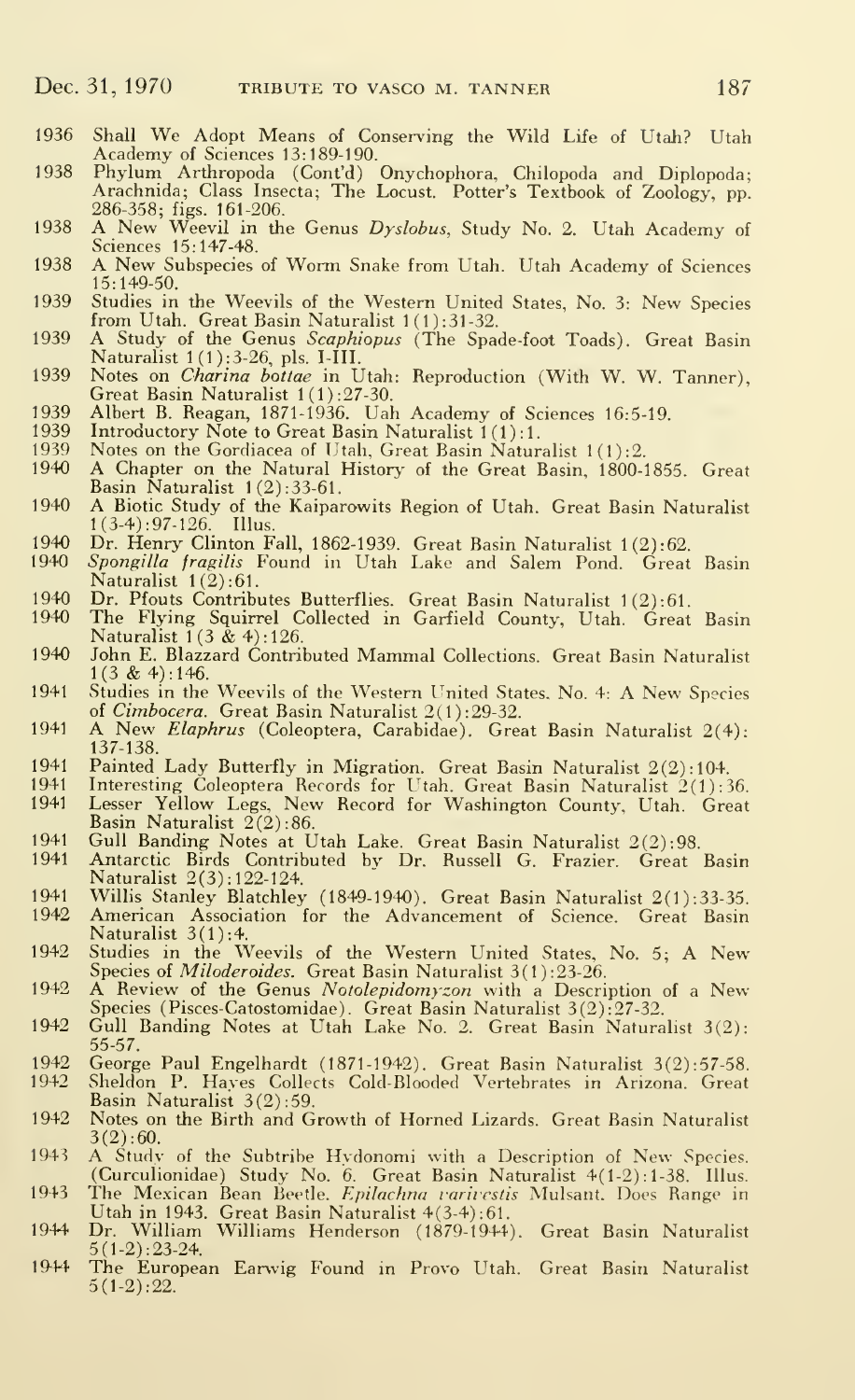- 1945 A New Species of *Araeoschizus* (Coleoptera-Tenebriondae). Great Basin Naturalist 6(1-4) : 125-126.
- 1946 Some Aspects of the Conservation of Human Resources. Proceedings of the Utah Academy of Sciences. Arts, and Letters 23:117-124.
- 1946 Frank Ellsworth Blaisdell. Sr. (1862-1946). Great Basm Naturalist 7(1-4): 17-20.
- 1946 Ranatra quadridentata Stal. (Nepidae) Found in Utah. Great Basin Naturalist 7(1-4) :29.
- 1946 Sage Hens Killed on Highway. Great Basin Naturalist 7(1-4):30.<br>1947 Gull Banding at Utah Lake. No. 3. Great Basin Naturalist 8(1-4):
- 1947 Gull Banding at Utah Lake, No. 3. Great Basin Naturalist 8(1-4):37-39.<br>1948 Pacific Islands Herpetology No. 1. Mariana Islands: A New Species of
- Typhlops, Great Basin Naturalist 9(1-2): 1-20. Illus.
- 1948 Strawberries Damaged by <sup>a</sup> Diplopod. Great Basin Naturalist 9(l-2):23. Conservation of Cold-Blooded Vertebrates. Proceedings of the Utah Acad-
- emy of Sciences, Arts, and Letters 30:41-42.
- 1949 Pacific Islands Herpetologv No. 2. Philippine Islands. Great Basin Naturalist 9(3-4) :25-39.
- 1949 Rediscovery of the Genus Pseudogekko with Description of <sup>a</sup> New Species from the Solomon Islands. (With W. C. Brown). Great Basin Naturalist  $9(3-4): 41-45.$
- 1949 Amphibians and Reptiles Contributed to Brigham Young University by Owen Bryant. Great Basin Naturalist 9(3-4) :47-49.
- 1949 Notes on the Number. Length, and Weight of Young Garter Snakes. Great Basin Naturalist 9(3-4) :51-54.
- 1949 White-lined Sphinx Moth Abundant in Central I'tah Spring 1949. Great Basin Naturalist 9(3-4)76.
- 1950 Pacific Islands Herpetologv No. 3. Morotai Island. Great Basin Naturalist  $10(1-4):1-30.$  Illus.
- 1950 A New Species of Gila from Nevada (Cyprinidae). Great Basin
- Naturalist 10(1-4) :31-36. Illus. 1950 Studies in the Weevils of the Western United States. No. 7: Descriptions of <sup>a</sup> New Genus. Great Basin Naturalist 10(1-4) :71-73.
- 1951 Pacific Islands Herpetology No. 4, Admiralty Islands. Great Basin Naturalist 11(1-2):1-10.
- 1951 Pacific Islands Herpetology No. 5. Guadalcanal, Solomon Islands: A Check<br>- List of Species. Great Basin Naturalist 11(3-4):53-86.<br>1951 Notes on Some Cicindelidae of the Western United States and the South
- Pacific Islands with <sup>a</sup> Description of <sup>a</sup> New Species. Great Basin Naturalist  $11(1-2): 47-51.$
- 1952 Pacific Islands Herpetology No. 6. Tahiti and Marquesas Islands. New Guinea and Australia. Great Basin Naturalist 12(1-4) : 1-12. 1953 Pacific Islands Herpetology No. 7, I'lu Langat. State of Selangor, Malay.
- Great Basin Naturalist 13(1 -2): 1-7.
- 1953 Edwin Cooper Van Dvke (1869-1952). Great Basin Naturalist 13(1-2): 29-34.
- 1953 Pacific Islands Herpetology No. 8, Korea. Great Basin Naturalist 13(3-4): 67-73.
- 1953 Tortoise-shell Butterfly in Migration. Great Basin Naturalist 13(1-2):8.<br>1954 The Utah Academy of Sciences, Arts. and Letters. Science 119(3082
- The Utah Academy of Sciences, Arts, and Letters. Science 119(3082): January 22.
- 1954 Gastroidea cvanca Melsh (Coleoptera) Preyed Upon by an Hemipteran Predator. (With Gerald L. Nielsen). Great Basin Naturalist 14(1-2):27-29.
- 1954 Small Clam Attacks Young Trout. "Great Basin Naturalist 14(1-2): 23-25. 1954 New Cover Design. Great Basin Naturalist 14(1-2)38. 1954 New Cover Design. Great Basin Naturalist 14(1-2)38.
- 
- 1955 Necrology Report of Brigham Young University Zoology' and Entomology Alumni. 1955. Great Basin Naturalist 15( 1-4) :50-54.
- 1957 Joseph Richard Slevin (1881-1957). Great Basin Naturalist 17(1-2):56-58. Illus.
- 1958 An Outbreak of Say's Plant Bug in ITtah Valley. 1958. Great Basin Naturalist 18(1): 30.
- 1958 Life History notes on *Calligrapha multipunctata* (Say) (Coleoptera) Chrvsomelidae. Great Basin Naturalist 18(3-4); 3-6. Illus.